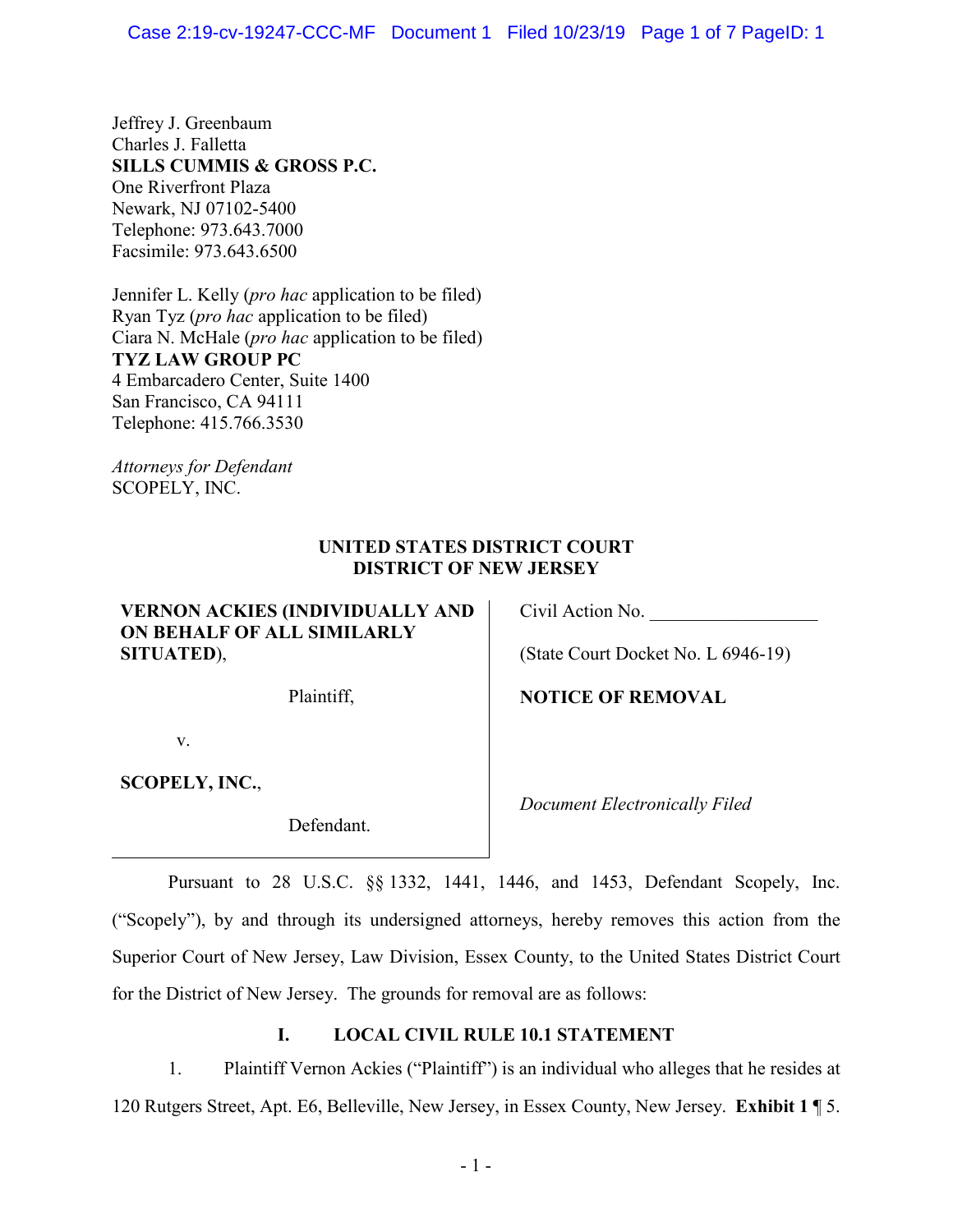Plaintiff is represented in this action by Bob Kasolas and Michael E. Critchley, Brach Eichler LLC, 101 Eisenhower Parkway, Roseland, New Jersey 07068. *See id.* ¶¶ 5, 7. Scopely is a Delaware corporation with its principal place of business at 3530 Hayden Avenue, Culver City, California 90232. Scopely is represented in this action by Jeffrey J. Greenbaum and Charles J. Falletta, Sills Cummis & Gross P.C., One Riverfront Plaza, Newark, NJ 07102-5400 and Jennifer L. Kelly, Ryan Tyz, and Ciara N. McHale, Tyz Law Group PC, 4 Embarcadero Center, Suite 1400, San Francisco, California, 94111.

### **II. PROCEDURAL HISTORY, VENUE, AND TIMELINESS**

2. On September 23, 2019, Plaintiff Vernon Ackies, individually and on behalf of all others similarly situated, filed his original class action complaint in the Superior Court of New Jersey, Law Division, Essex County, styled *Vernon Ackies (Individuall* [*sic*] *and on behalf of all similarly situated) v. Scopely, Inc.*, Docket No. L 6946-19 ("Original Complaint"). **Exhibit 2** is a copy of the Original Complaint, which Scopely incorporates herein by reference. On September 25, 2019, Scopely received a copy of the Original Complaint through an authorized agent for service of process. **Exhibit 3** is a copy of the Track Assignment Notice that the state court issued on September 24, 2019.

3. On October 7, 2019, Plaintiff filed a First Amended Class Action Complaint ("FAC"), attached as **Exhibit 1** and incorporated herein by reference.

4. This action was filed in Essex County, which is embraced by the United States District Court for the District of New Jersey. This action is therefore subject to removal to this District. *See* 28 U.S.C. §§ 1391(b)(2) and 1441(a).

5. Pursuant to 28 U.S.C. § 1446(d), Scopely will promptly serve a copy of this notice of removal on counsel for Plaintiff and file it with the Clerk of the Superior Court of New Jersey, Law Division, Essex, as an exhibit to a notice of filing of notice of removal.

6. This notice of removal is timely because Scopely has filed it within 30 days of Scopely's receipt of the Original Complaint through service of process on September 25, 2019. 28 U.S.C. § 1446(b).

 $-2-$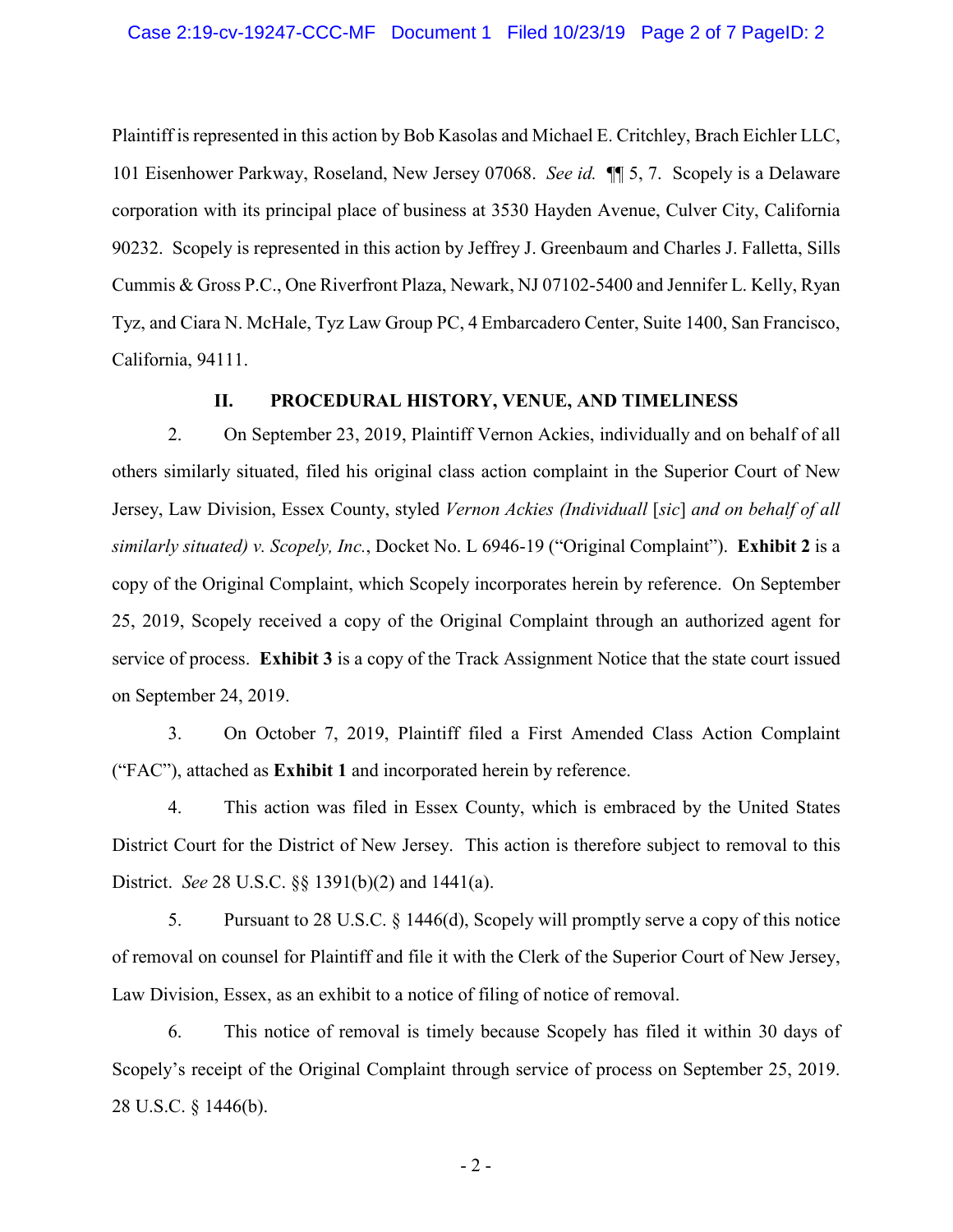#### **III. SUMMARY OF ALLEGATIONS OF THE FIRST AMENDED COMPLAINT**

7. The FAC asserts claims against Scopely for violation of the New Jersey Consumer Fraud Act ("CFA"), N.J.S.A. 56:8-1 *et. seq.*; Breach of Contract; Breach of the Implied Covenant of Good Faith and Fair Dealing; Conversion, Unjust Enrichment; and Legal Fraud arising from Scopely's offering of its mobile game, *Star Trek Fleet Command*. FAC ¶¶ 62-88.

8. The FAC alleges a class consisting of "all similarly situated persons who have been subjected to Scopely's fraudulent and deceptive conduct in [*Star Trek Fleet Command*]." *Id.* at ¶ 51. The FAC seeks "compensatory, punitive, actual and treble damages, attorneys' fees and costs, and injunctive relief." *See id.* ¶ 4.

# **IV. GROUNDS FOR REMOVAL JURISDICTION**

9. This is a putative class action over which this Court has subject matter jurisdiction under the Class Action Fairness Act of 2005 ("CAFA"), codified at 28 U.S.C. §§ 1332(d), 1446 and 1453.

10. CAFA defines a class action as "any civil action filed under rule 23 of the Federal Rules of Civil Procedure or similar State statute or rule of judicial procedure authorizing an action to be brought by one or more representative persons as a class action." *See* 28 U.S.C. § 1332(d)(1)(B), 1453(a). The FAC falls within this definition. Removal under CAFA is proper because diversity exists between at least one putative class member and Scopely; the FAC alleges a putative class consisting of more than 100 members; and the amount placed in controversy by the claims of the named Plaintiff and the proposed class members purports to exceed the sum or value of \$5,000,000, exclusive of interest and costs. *See* 28 U.S.C. § 1332(d).

11. **Diversity of Citizenship.** Under CAFA, sufficient diversity of citizenship exists where "any member of a class of plaintiffs is a citizen of a State different from any defendant." *See* 28 U.S.C. § 1332(d)(2)(A). Plaintiff alleges that he is a citizen of New Jersey, residing in Essex County, New Jersey, and he brings this action on behalf of a purported class consisting of "all similarly situated persons." *See* FAC ¶¶ 4–5, 51. Scopely is a Delaware corporation with its principal place of business located in Los Angeles County, California and is therefore deemed a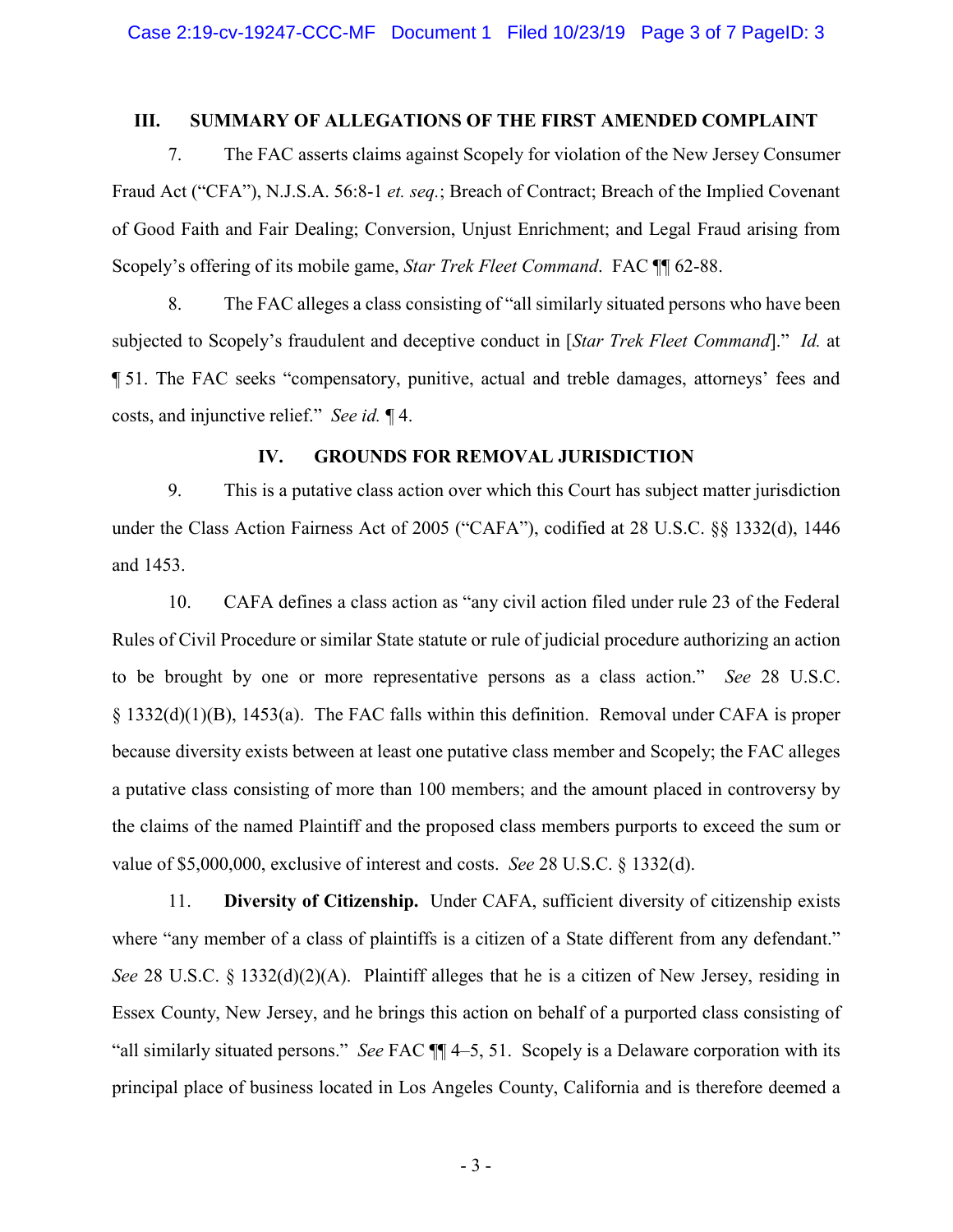citizen of Delaware and California under 28 U.S.C. § 1332(c). *Id.* at ¶ 6; 28 U.S.C. § 1332(c). This action therefore meets CAFA's diversity requirement because Plaintiff is a citizen of a state different from Scopely.

12. **Number of Class Members.** Plaintiff purports to bring this action pursuant to Rule 4:32-1 of the New Jersey Court Rules and estimates the proposed class to be "in the hundreds, if not thousands." FAC  $\parallel$  51. Based on these and other allegations, the aggregate number of class members in Plaintiff's proposed class is at least 100 and therefore satisfies 28 U.S.C. § 1332(d)(5).

13. **Amount in Controversy.** Under CAFA, a district court aggregates the claims of individual class members to determine if the amount in controversy exceeds the required "sum or value of \$5,000,000, exclusive of interest and costs." 28 U.S.C. §§ 1332(d)(2), (d)(6); *see Dart Cherokee Basin Operating Co., LLC v. Owens*, 574 U.S. 81, 89 (2014) ("a defendant's notice of removal need include only a plausible allegation that the amount in controversy exceeds the jurisdictional threshold" and does not require evidentiary submissions). The FAC appears to propose a nationwide class of all players of *Star Trek Fleet Command* who have made in-game purchases of virtual goods. FAC ¶ 52 ( alleging "a class consisting of all similarly situated persons who have been subjected to Scopely's fraudulent and deceptive conduct in [*Star Trek Fleet Command*]";  $\P$  54 (alleging without limitation that "all class members purchased virtual goods in [*Star Trek Fleet Command*] with real money" and then suffered "a decrease of the value of virtual goods . . . misrepresentation of the capabilities and benefits of the virtual goods, and loss of the virtual goods after their purchase through no fault of the player"). As of July 25, 2019, *Star Trek Fleet Command* had generated over \$100 million in revenue from in-game purchases of virtual goods. The majority of that revenue derives from players in the United States, all of whom the FAC purports to include in the proposed class (Plaintiff in fact appears to suggest there could be a global class, in the "hundreds, if not thousands," attaching to the FAC a letter from a player in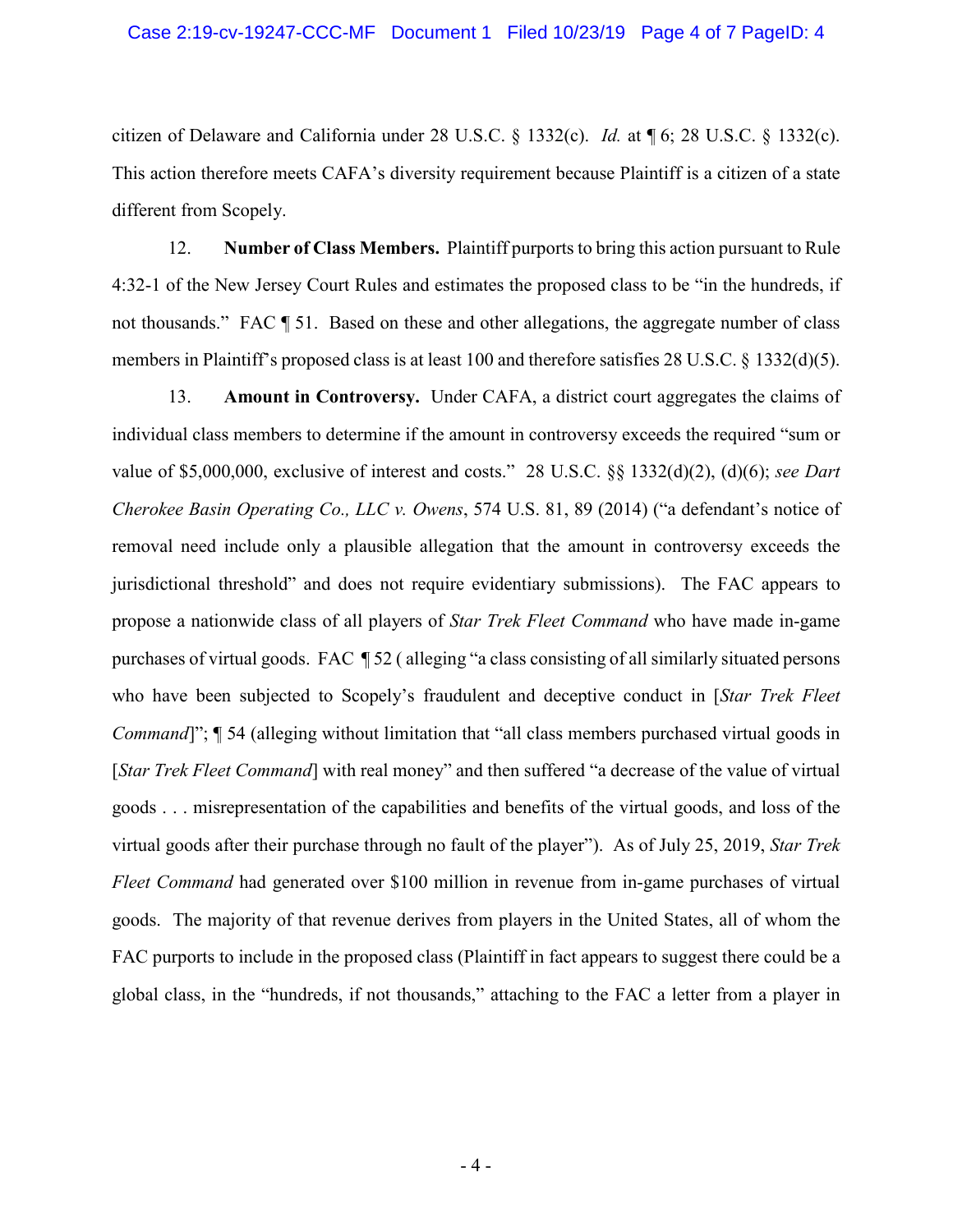Alberta, Canada. FAC  $\P$  51-52; Ex. 1).<sup>1</sup> Accordingly, the amount in controversy, if Plaintiff obtains the relief he requests for himself and on behalf of the proposed class, exceeds the sum or value of \$5 million, exclusive of interest and costs, based on revenue attributable to in-game purchases by members of a purported nationwide class or even, in the alternative, based on revenue from in-game purchases by players in New Jersey alone, taken together with Plaintiff's allegations seeking treble and punitive damages and attorneys' fees. Specifically, in addition to actual, compensatory, and direct damages, Plaintiff seeks treble and punitive damages and attorneys' fees, which are properly included in calculating the amount in controversy. FAC  $\P$ 4; p. 21–22 (Prayer for Relief); *Frederico v. Home Depot*, 507 F.3d 188, 199 (3d Cir. 2007) ("Fees could be as much as thirty percent of the judgment"); *Grace v. T.G.I. Fridays, Inc*., 2015 U.S. Dist. LEXIS 97408, at \*20-\*26 (D.N.J. July 27, 2015) (including treble damages and punitive damages in amount-incontroversy analysis and denying motion to remand); *Kendall v. CubeSmart L.P.*, No. CV-15- 6098-FLW-LHG, 2015 WL 7306679, at \*5 (D.N.J. Nov. 19, 2015). Removal is therefore proper because the amount in controversy as alleged by Plaintiff, if true, would exceed the amount required under CAFA.

# **V. RESERVATIONS**

14. By filing this notice of removal, Scopely does not waive any defense that may be available to it and hereby expressly reserves all defenses, including the right to compel arbitration. Scopely disputes the FAC in its entirety, including all factual and legal allegations and prayers for relief. Scopely reserves the right to amend or supplement this notice of removal if needed.

**WHEREFORE,** Defendant Scopely respectfully gives notice of the removal of this action to the United States District Court for the District of New Jersey pursuant to 28 U.S.C. §§ 1332, 1441, 1446, and 1453.

 $\overline{a}$ 

<sup>&</sup>lt;sup>1</sup> While Scopely disputes Plaintiff's ability to bring his claims on behalf of a nationwide class or establish any injury here (concerns that will be raised at the appropriate time), removal jurisdiction rests on the allegations in the FAC which, on its face, alleges injury to a nationwide class, thus giving rise to federal jurisdiction under CAFA.